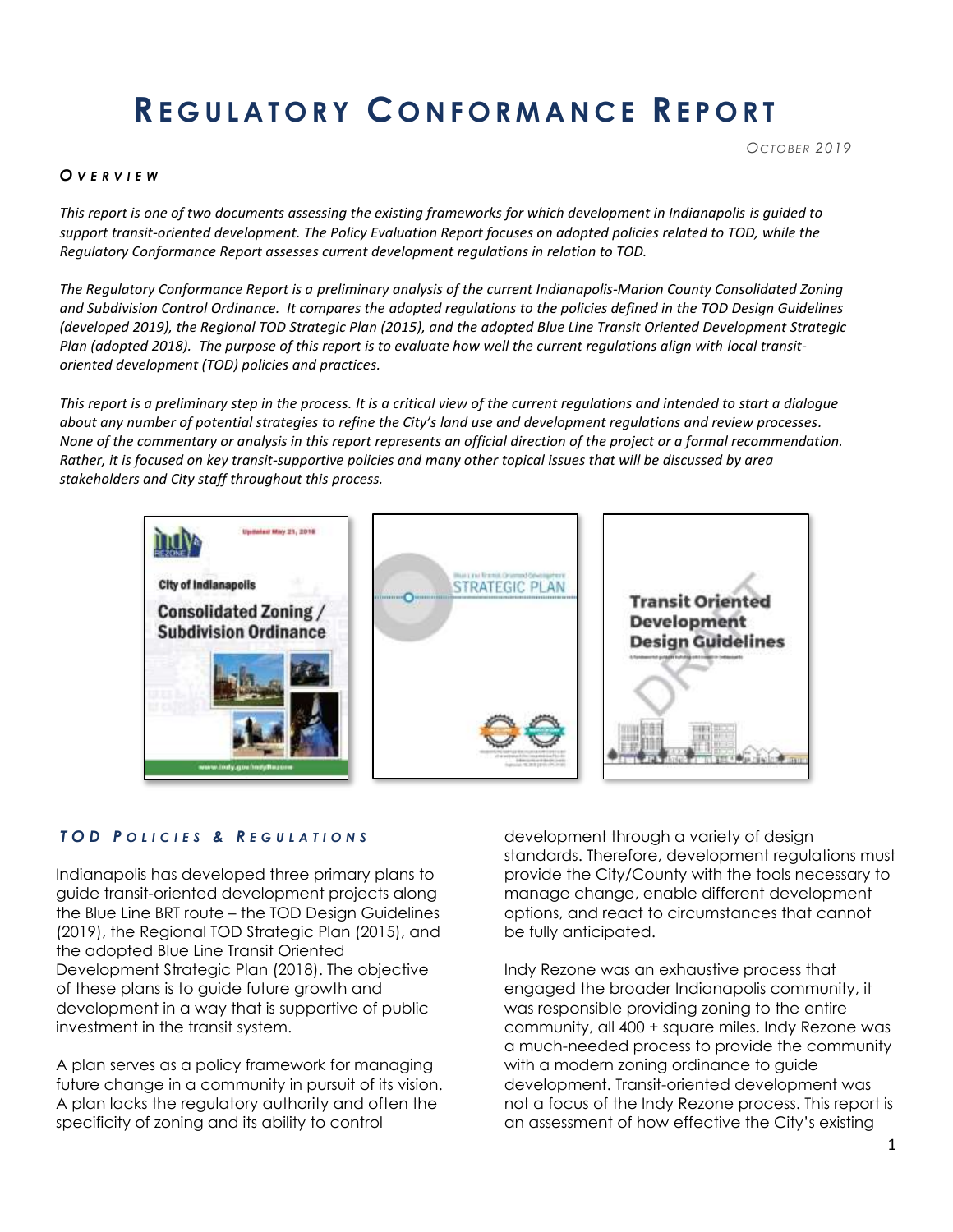



land use and development regulations are at implementing the transit-oriented development based on the recent policies and strategies that have been created through the various plans of the City.

#### *T O D D E S I G N G U I D E L I N E S & B L U E L I N E T R A N S I T O R I E N T E D D E V E L O P M E N T STRATEGIC PLAN*

The Blue Line Strategic Plan identifies the following place types for Indianapolis TOD station stops. The following place types define the general characteristics of development that is necessary to support the bus rapid transit system –

- *Central Business District, defined by:*
	- **Employment & Residential Density**
	- **Large-Scale Development**
	- **BEE Heightened Public Realm Design**
- **District Center, defined by:** 
	- **E** Cultural Districts
	- Well-Connected to Neighborhoods
	- **Mixed-Use, Medium-Scale Development**
	- Active & Safe Streets
- *Community Commercial, defined by:*
	- **Civic & Residential Mix**
	- **Residential Density at Core**
	- Walkable Neighborhoods
	- **Comfortable Pedestrian Experience**
- *Walkable Neighborhood, defined by:*
- **Moderate Housing Density**
- **Small-Scale Development**
- Walkable Blocks
- **Example 2** Lower Intensity Commercial Uses

This report uses the place types and characteristics to analyze the City's current regulations for alignment with the City's TOD policies.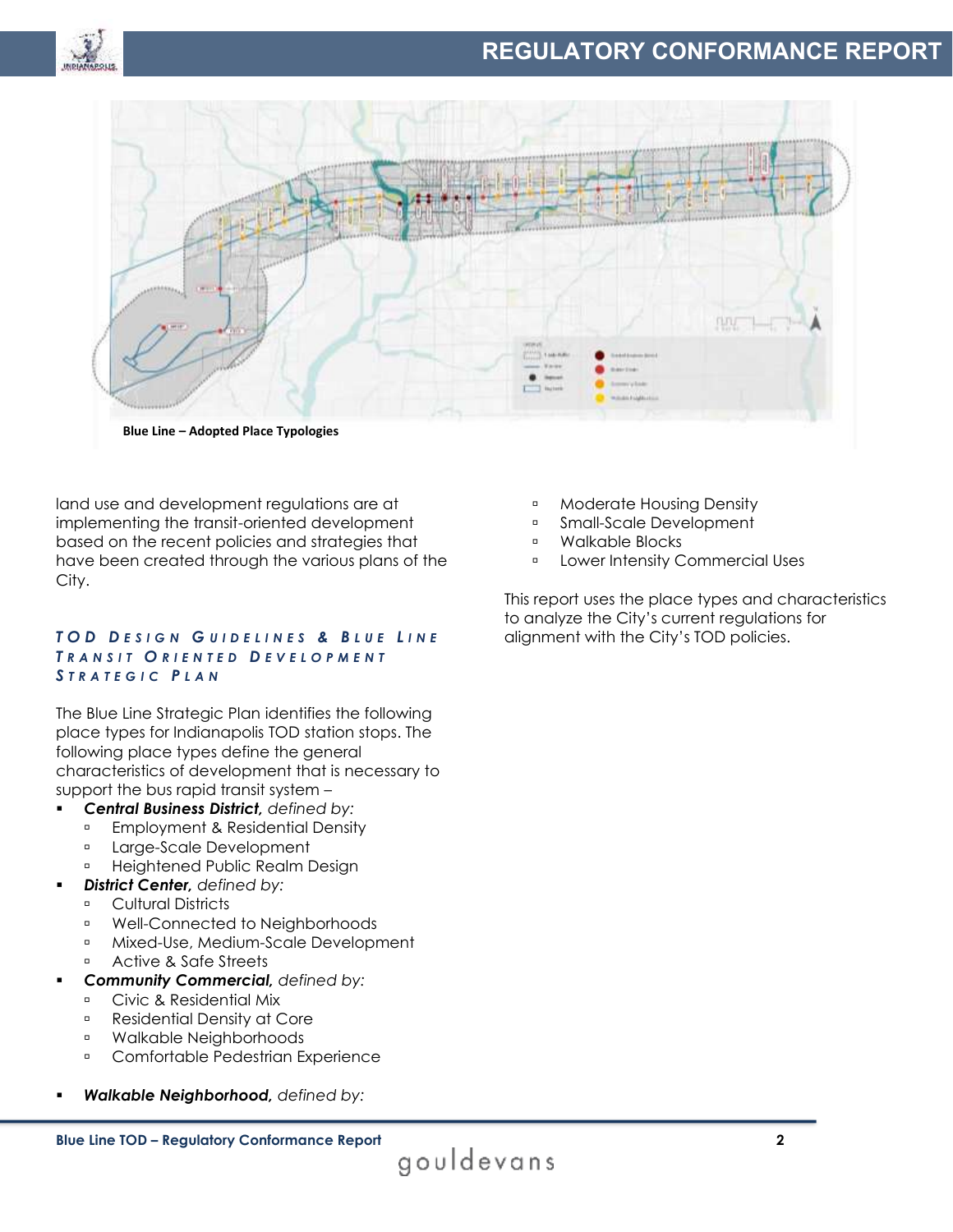

The characteristics that distinguish the different place types include the following: Public Space, Urban Form, Mix of Uses, and Housing Diversity.

- *Public Space – the design of public space, particularly the roadway and rights-of-way, that support human-scaled development, transportation, and the needs of people, including wider sidewalks, safe crosswalks, and narrow vehicle lanes. Additional themes outlined in the TOD policy documents include:* 
	- *Quality Public Space & Pedestrian Infrastructure*
	- *Safe & Frequent Intersections*
	- *Integrated Mobility Systems & Expansion of Options*
- *Urban Form – defines how a district – comprised of streets, blocks, and lots – should be arranged based on the context. Policies promote smaller, shorter walkable blocks and alleyways to increase connectivity and frame the development patterns. Additional urban form themes outlined in the TOD policy documents include:*
	- *Mitigated Physical Barriers, Walkable Blocks, Accessibility*
	- *Pedestrian-Oriented Development – humanscale, fine grained, diverse*
- *Mix of Uses – the variation and intensity of uses in a district-wide context. The variation and intensity are greater in the Central Business District place type, and more moderate in a Walkable Neighborhood context. Additional land use themes outlined in the TOD policy documents include:*
	- *Nodal Development Patterns with Diverse Use Mix*
	- *Employment Density*
	- *Strategic Economic Development*
	- *Leveraged Proximity to Existing Hubs (Major Trip Generators)*
- *Housing Diversity – represents the variety of housing that would be appropriate in different place types to support the area around a transit station. Housing types identified for the Central Business District tend to be mixed-use buildings or apartments, and more moderate types, such as small lot single-family detached houses, accessory dwelling units, and small-scale*

*multiunit residential buildings, are best for Walkable Neighborhood contexts with a variety of types supporting the other place types. Additional housing themes outlined in the TOD policy documents include:*

- *Population Density*
- *Housing Diversity & Adaptability*

These categories address the fundamental issues with using the current regulations to implement transit-oriented development. Additionally, this analysis is supported with an in-depth assessment of recognized best practices in transit-oriented development, included in the Transit-oriented Development Case Studies and Best Practices document.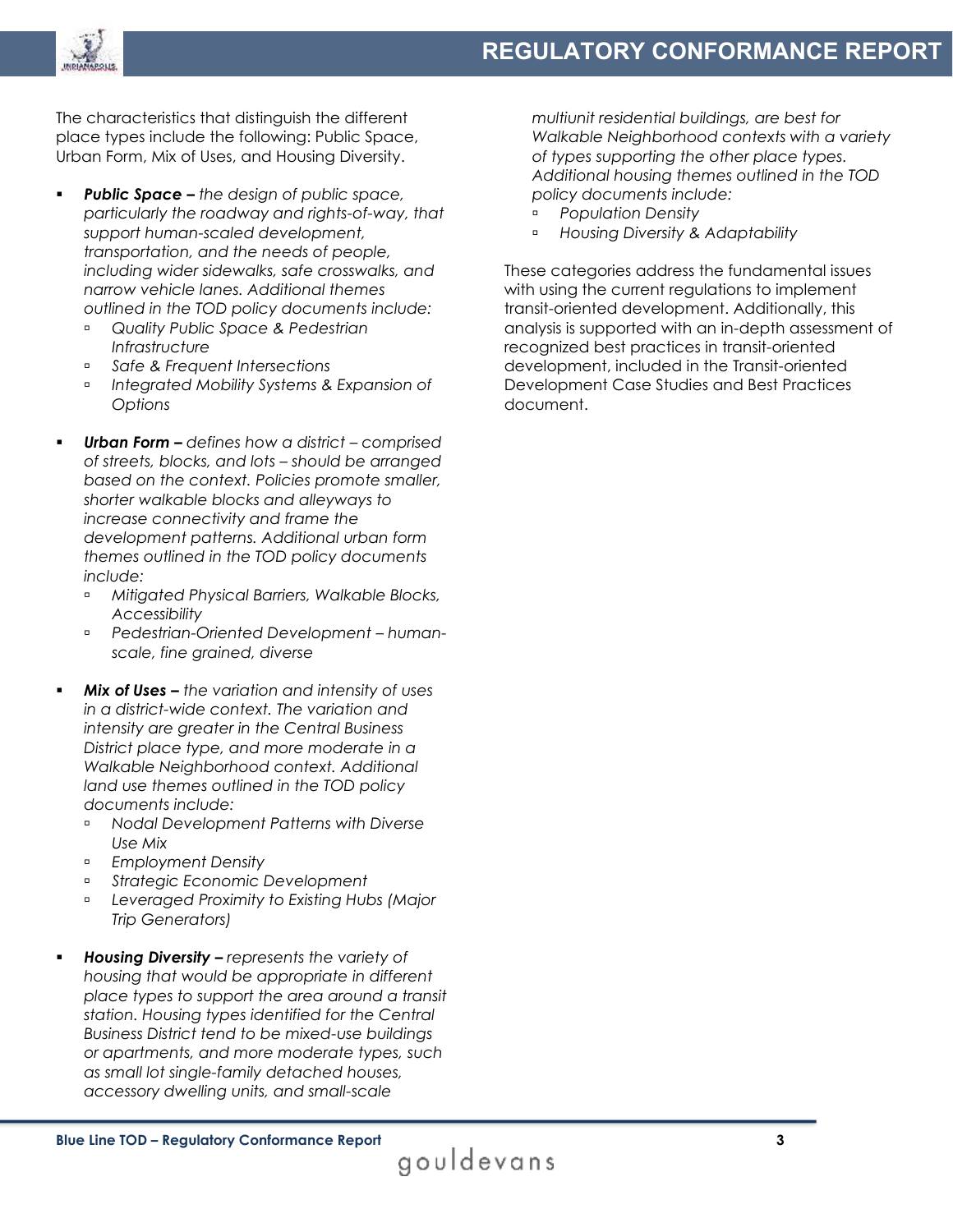

The regulations were analyzed for the

urban design standards that emphasize the

## **PUBLIC SPACE**

following public space principles supportive of transit-oriented development – Connectivity, Streetscape Design, and Open & Civic Spaces.

#### **What the Regulations Say**

- **1. Connectivity.** Connectivity standards are good and align with much of the plan guidance and best practices for walkable block sizes and connected transportation networks. They may need to be further refined based on the different scale and types of centers identified in the city/county strategic plans, and a regulatory approach for redevelopment or improved connectivity in areas that do not meet these standards should be explored.
	- a. Distinctions among neighborhoods (Ddistricts based on density) is appropriate; higher standard (550' max block) for MU districts is appropriate; and distinction in neighborhoods based on Compact or Metro context areas (550' vs. 950') is appropriate.
	- b. The metro context neighborhoods (950' max) may need more stringent standards where walkable neighborhood patters are appropriate - particularly for the stops, stations, and station area neighborhoods.
	- c. A strategy and regulatory approach for improving connections through infill and redevelopment of larger parcels or contexts that currently do not meet the block standards is needed.
	- d. Required connections of trails and common area open space systems in subdivisions to the street network can improve the visibility of these spaces and help open spaces shape the structure of more compact and human scale development.
- **2. Streetscape Design.** The regulations lack urban design elements necessary to create a broad range of walkable and multi-modal streets for neighborhoods and activity centers. Without

social value of these spaces, streets unwelcoming to people will continue to be built and it will be difficult to relate development in a meaningful way to the many different types of streets necessary to build compact and diverse places.

- a. The subdivision standards only include rightof-way and pavement widths. The details of how this space is allocated for different components such as travel lanes, bicycle facilities, on-street parking, landscape and street tree amenity, sidewalks, and other social spaces is lacking.
- b. Basing the streets entirely on functional classifications (arterial, collector, or local) instead of street design types that deal with distinctions within those classes, ignores one of the key tools to creating valuable public spaces
- c. Sidewalk standards are inadequate and will not sufficiently support pedestrian movement necessary for promoting transit ridership and associated economic activity generated by improved public spaces. There is not a clear connection between sidewalk standards and streetscapes on a street, block or area basis (subdivision regulations), and sidewalks standards are regulated on a project basis with lot and access standards – and at this later step they are deficient for most high-pedestrian areas. This undermines consideration and improvement of pedestrian system as the crucial start and end of all transit trips. Further the standards (between 4' and 8' minimum) are only the minimally sufficient in the least walkable areas, and entirely inadequate for any neighborhood or activity center that expects pedestrians or to generate economic activity from walkers.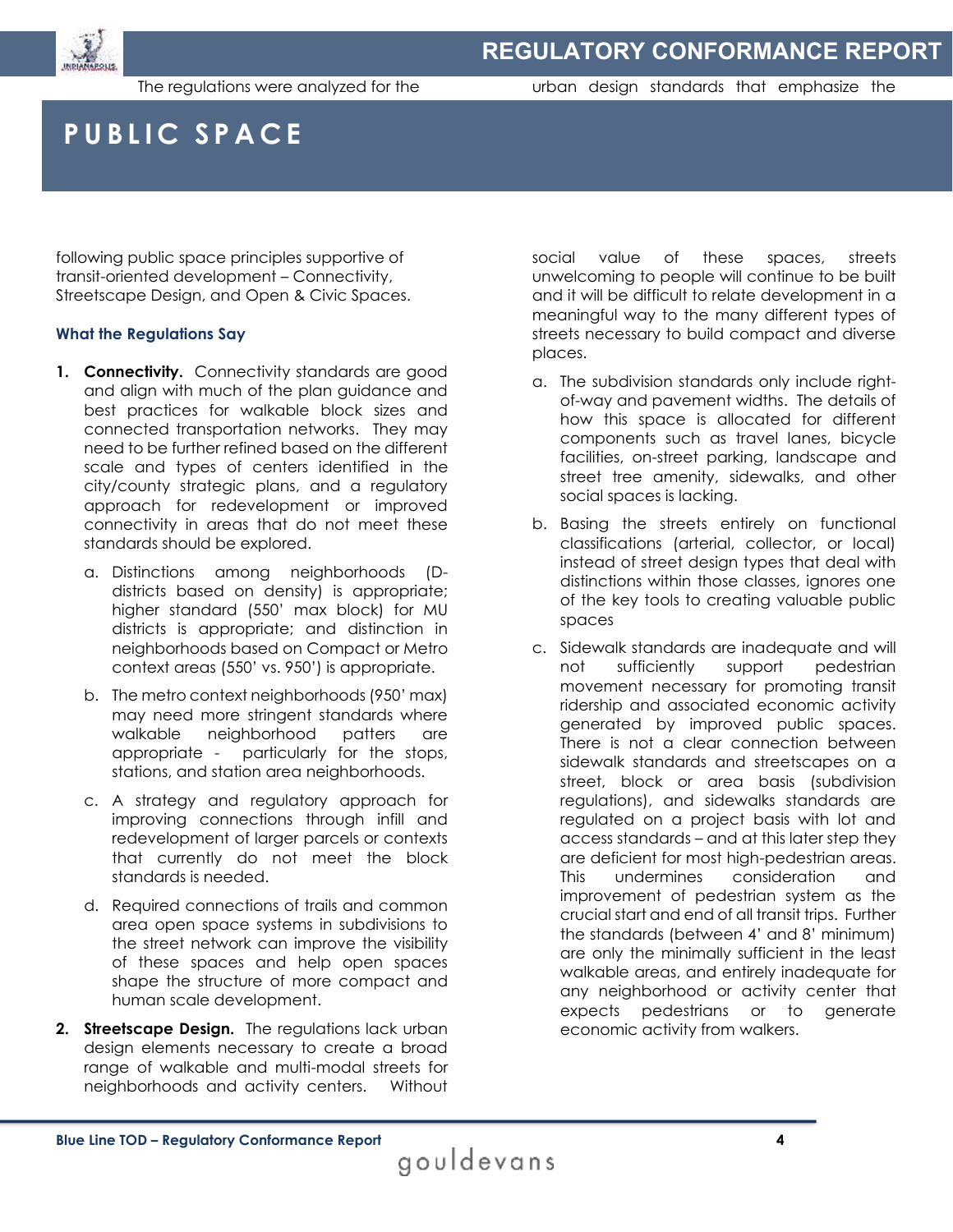



- **3. Open & Civic Spaces.** Open space standards identify different types of spaces ranging from natural and open to formal and compact. However, the criteria for applying different types in specific contexts or for how much open space is required are difficult to interpret. Treating all open space equal (i.e. simply a quantity or a % of lot or project) could have unintended consequences on building form and urban design of compact and well-connected places.
	- a. The requirement for common open space systems to connect to public streets through subdivision regulations demonstrates the importance of these spaces and emphasizes the role open space systems have in establishing a structure and context that serves development.
	- b. The calculations for different open space standards are complicated. They are abstract formulas that do not relate directly to the types of buildings they support, the types of spaces they are intended to create, or the contexts in which they should be applied.
	- c. Determining an open space requirement for a specific project type is difficult due to open space standards in many different places of the code.
	- d. Where open space is simply a percentage of the lot or project, it may result in remnant or less desirable unbuilt areas counting to the requirement.
	- e. The standards do not value the function and design of the space, but merely the quantity. Projects where small courtyards or plazas are more appropriate may require the same amount of space as projects where buffers or larger open areas are more appropriate.
	- f. There is the potential for confusion on what contributes to open space requirements and what the design objective is for different open space requirements – examples include:
		- i. standards for unbuilt areas of a lot intended to limit building scale (% of lot and/or floor area ratio);
		- ii. standards for designed social space (livability space ratio);
- iii. standards for subdivisions to provide a common open space amenity (common open space requirements); and
- iv. standards to mitigate potential impacts of development with landscape and greens space (various sections throughout the regulations).
- g. The standards seem work at cross-purposes or undermine compact development in some cases – particularly when different standards are layered on a project. Areas of specific concern include:
	- i. Additional open space requirements for any residential major subdivision of 20 units or more, and for each additional 30 units. (requirement is unclear and impact on projects is difficult to determine) [741-310];
	- ii. D-5, D-5II and D-8 requiring 60%, 55%, and 55% [742-103.H., I., and M.];
	- iii. Graduated FAR (floor area ration) plus LSR (livability space ratio) in D-8, D-9 and D-10 [742-103.M., N and O.];
	- iv. Lot % requirement (20% and 10% minimum) plus a per unit requirement (55 s.f and 35 s.f minimum) in the MU-3 and MU-4 districts [742-105.D and E.].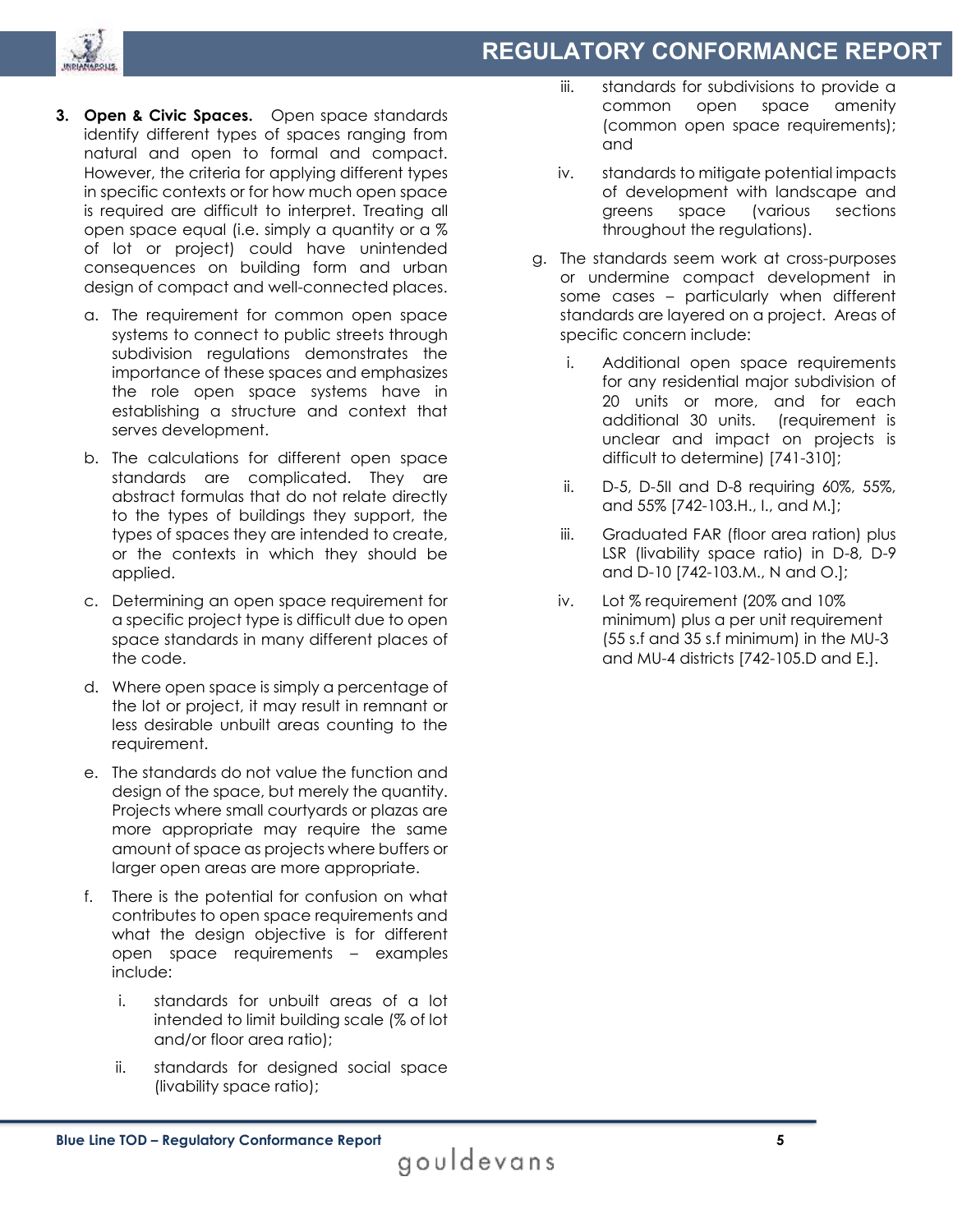



## **URBAN FORM**

The regulations were analyzed for the following urban form principles supportive of transit-oriented development – Building Placement and Frontage & Facade Design.

#### *What the Regulations Say*

- **1. Building Placement.** The required setbacks for the most transit-supportive districts are generally appropriate to create desired relationships between buildings and streetscapes.
	- a. The "graduated" approach to setbacks where they get slightly closer the more intense the district is – should be revisited. While it seems logical in an abstract sense, it does not align with how the different scales of walkable places are built and it may be making meaningless distinctions between districts.
	- b. Some of the transitional setbacks seem a bit arbitrary and could lead to some unintended consequences. The code contains limited urban form standards to create a meaningful relationship between development and public space.
	- c. The height limit in the MU-2 district should be revisited. 3-story buildings can be a very appropriate scale for even the smallest, and most neighborhood-oriented mixed-use areas. Both observation of case studies or best practices, and anecdotal evidence from staff's experience demonstrate that this height should be revisited
	- d. The mixed-use districts include "required front building lines" (the requirement that a certain percentage of the lot should be occupied by building frontage. While this is a good basic concept, the standards lack assurances that these areas will be designed property, and do not note where other approaches to the same objective may be appropriate. The MU-3 and-4 district begins to distinguish this standard based on different frontage types, but that will require a detailed plan to implement,

and it still may be susceptible to the same loopholes or unintended consequences without better facade and frontage design standards.

- e. All of the commercial (C-) districts have lot and building placement standards that will not permit urban patterns and formats. Therefore, they should be used very sparingly in transit-supportive areas (and not on important streets), or these standards should somehow be modified when located in these districts (i.e. by street type or frontage type).
- **2. Frontage & Facade Design**. There are no standards dealing with the design of lot and building frontages in a specific, contextbased manner (i.e. the interface between the public space/streetscape and the lot/building). Standards addressing driveway width, landscape parking location and facade designs are scattered in various sections, but often do not amount in a coordinated design approach for this crucial and most prominent design component.
	- a. Standards for building transparency, entrance features, parking location and driveways are based on zoning district, rather than other and more refined context indicators (i.e. use, building type, street type or frontage) these standards are uniform throughout the districts. In some cases, the standards appear to be watered down so they can be generally applicable; in other cases they appear to be too strict for certain situations.
	- b. The MU-3 and MU-4 districts establish a good framework to address this issue by designating different types of frontages. However, this framework needs to be developed further to overcome the following implementation challenges: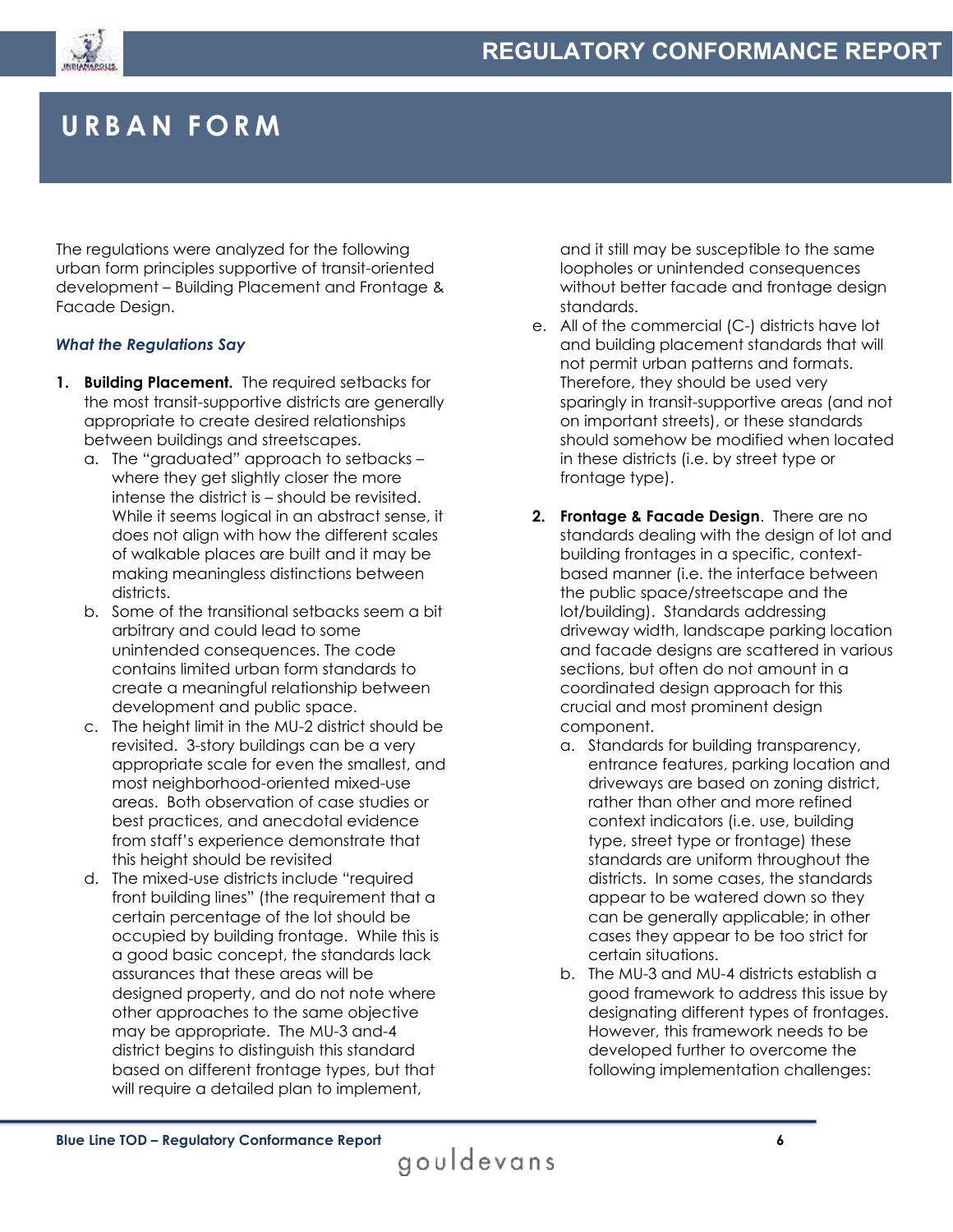

- i. It relies on a master plan to designate the frontage types in order to trigger standards.
- ii. The frontage types do not appear to be coordinated with any particular street type or streetscape design, so an important context element is missing.
- iii. In the current regulations, the frontages only deal with building placement and required front building lines (form and massing), whereas they could serve as important distinguishers for other degrees of human scale details and frontage design – accounting for the most walkable and least walkable contexts in a center.
- c. None of the other standards on driveway or parking setbacks are geared to different solutions for different contexts, largely because there are streetscape design standards or meaningful distinctions for different street design types to key this off of.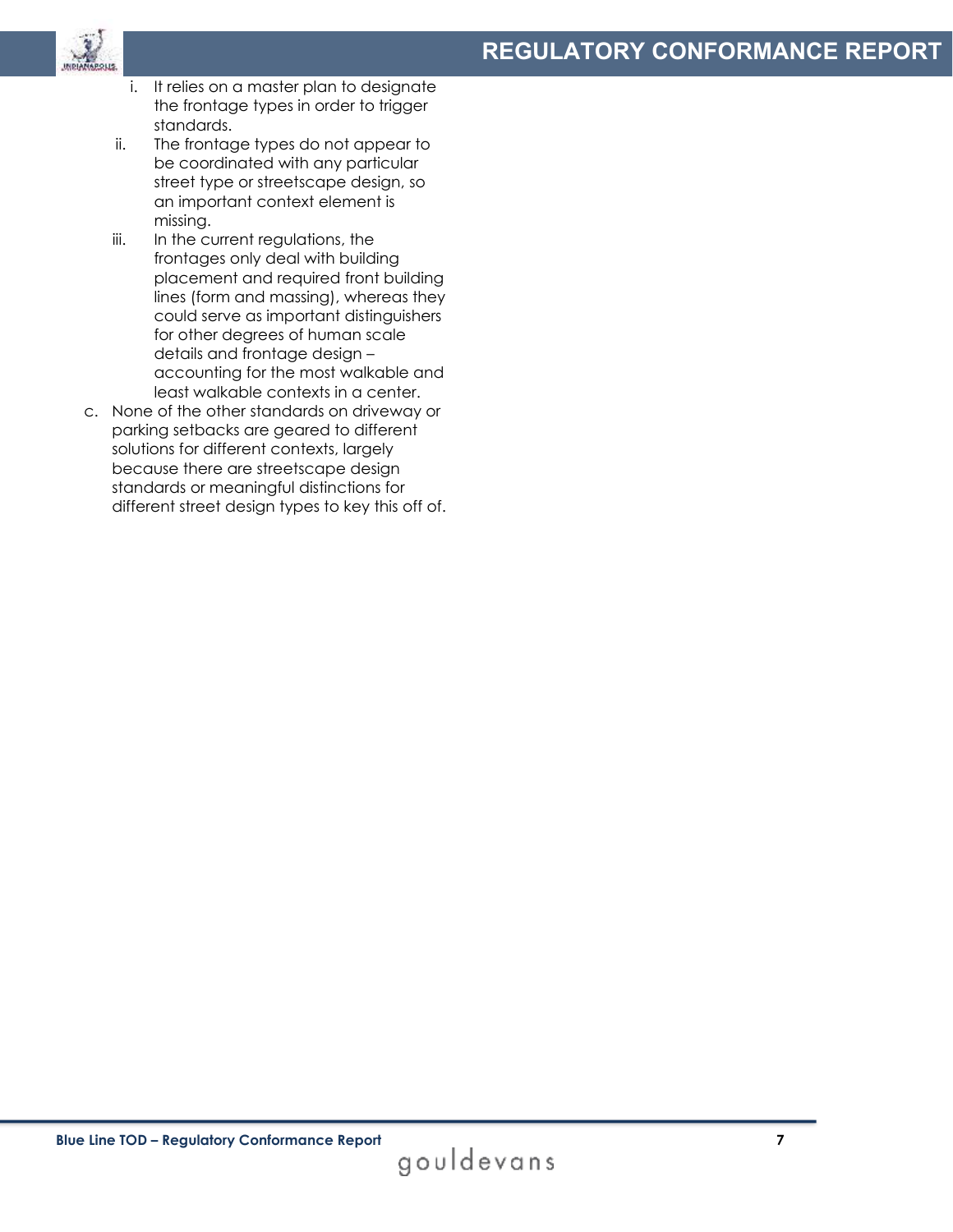

## **MIX O F USES**

The regulations were analyzed for the following mixed-use principles supportive of transit-oriented development – Capacity, Mix & Integration, and Scale & Format.

### *What the Regulations Say*

- **1.** *Capacity, Mix & Integration.* The capacity of development enabled by the zoning districts most relevant to the Blue Line corridor seem to align generally with planning policies. Many districts also enable a range of different uses that can contribute to mix use areas. However, most districts do not have a specific strategy or standards that integrate range of diverse and small-scale uses in a walkable pattern.
	- a. The D-5, D-5II and D-8 zoning districts are most appropriate for providing housing capacity identified in the adopted plans, and the D-9 and D-10 districts can provide some targeted density near station areas. All residential districts are addressed more specifically in the Housing Diversity section below.
	- b. MU-1 district can add some targeted employment or residential density near the corridor, and the allowance for accessory commercial uses adds flexibility for different uses while maintaining limited scale (10% of 5K s.f.). However the development standards can lead to building types and formats that are not easily integrated into walkable development patterns. The allowance for accessory commercial uses in MU-1 adds options and flexibility for different uses while maintaining limited scale (10% of 5K s.f.).
- c. The applicable scale of the MU-3 district (20 to 50 acres) seems out of scale with well-integrated projects. This amounts to about a 5 to 10 block area in most walkable or transit served areas. In these cases it would be more likely to find a smaller, concentrated area as the activity node (5 to 20 acres or 1 to 5 blocks), and surrounding blocks zoned to compatible and supporting residential districts. In contrast, the applicable scale of the MU-4 district (8 to 25 acres) seems appropriate for a more intense scale mixed-use center.
- d. The minimum and maximum intensity standards in the MU-4 district contribute to the overall capacity of districts. However, it may be difficult to implement this on a project-by-project basis, and it could lead to unintended consequences. The targets of these standards seem to be best managed on a policy or "intent" of standards basis, or through an area plan, rather than a standard applied to individual projects. As an alternative, shifting the D- and MU-districts to a "building type" approach can better account for the intensity of specific projects.
- e. The MU-3 and MU-4 districts rely on specific plan designations. While this can help with a more refined implementation of these districts, it will also limit their use to larger-scale master planned projects (unless the city/county proactively implements these districts through area plan engagements). In this case, the standards would be better based on these specific plans than codified generically prior to the plan.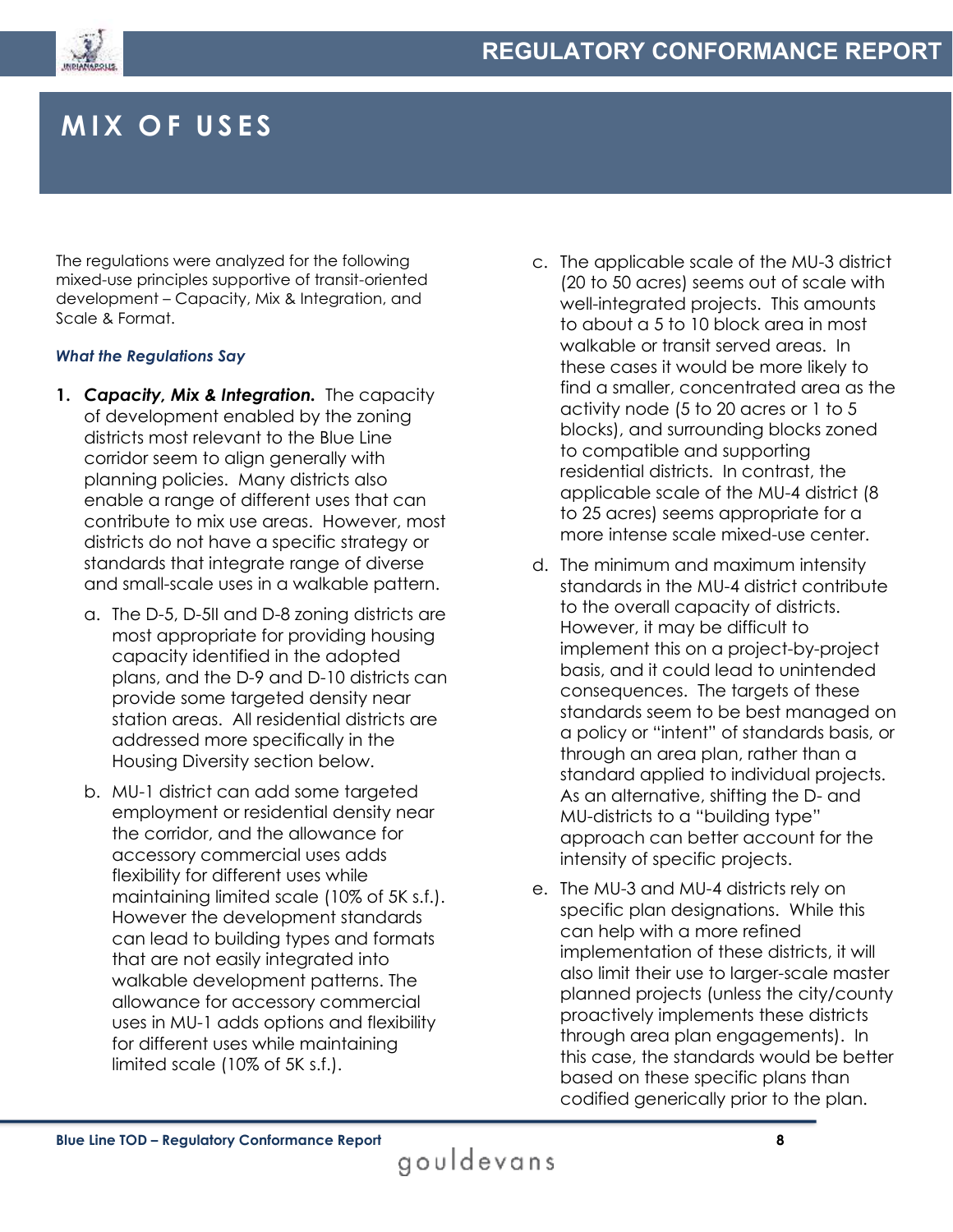

Alternatively adjusting these standards so they can better accommodate small-scale and incremental development and independent projects that ultimately contribute to the overall intensity of the MU-3 and MU-4 districts will be necessary.

- f. The criteria for mixing uses in the MU-3 and MU-4 districts could be impractical to implement and does not account for situations where single-use projects are presenting positive contributions to the mix and integration of uses on a larger scale. For example, the MU-3 and MU-4 requirement that project over 200,00 square feet or footprints of 50,000 square feet have a minimum of 20% and 30% residential component – this does not account for situations where a critical mass of residential is proved by adjacent neighborhoods or other mixed use buildings, and it does not necessarily specify well-integrated residential projects since it is simply based on square footage.
- g. The CBD districts allows a wide range of transit-supportive uses with the capacity and intensity identified in the city/county plans. This is due primarily to a lack of specific use or building scale standards rather than a specific strategy to implement these patterns. These districts are also susceptible to projects and formats that do not implement transit-oriented development patterns as well.
- h. The C-1 and C-3 districts could add some contributing uses to the types of places identified in the strategic plan, particularly if limited in location and application. However, the development standards remain caroriented (minimum lot size of 1 acre and large setbacks), and they lack limits on scale, lot sizes, and building form that ensure neighborhood-scale uses and

building. (See Form & Format comments regarding C-district standards generally).

- i. The C-4 through C-7 districts are geared towards large-scale commercial uses which are not supportive of transitoriented development. These districts should be avoided in the Blue Line Corridor.
- **2.** *Scale & Format* The districts that allow a mix of uses are not refined by scale for different context. For example, it is just as likely to get two large uses, limiting the diversity of use within a place, as they are to generate twenty small uses, creating a creating a vital concentration of diverse uses and attractions.
- a. Non-contributing uses (large-scale and/or car-oriented formats) are just as likely or more likely that TOD patterns in most districts. Most standards are based on minimums (lot, setback, etc.) that are not aimed at implementing compact, small-scale but high intensity uses and are not targeted to creating specific relationships between buildings, lots, blocks and streets.
- b. All of the districts have minimum standards for lots, and this may present two problems. First, the 50' minimum frontage could eliminate some of the smallest lot development that creates more authentic, organic, and compact mixed-use centers. Often lots as narrow as 25' are typical in areas that exhibit the best transit-oriented development patterns. Second, there is no *maximum* on the scale of lots and buildings so the standards have a tendency to push to larger scale projects. Large-scale (1/2 block or more) projects often present difficulties integrating into mixed-use districts or walkable blocks. They generally expose more utilitarian sides of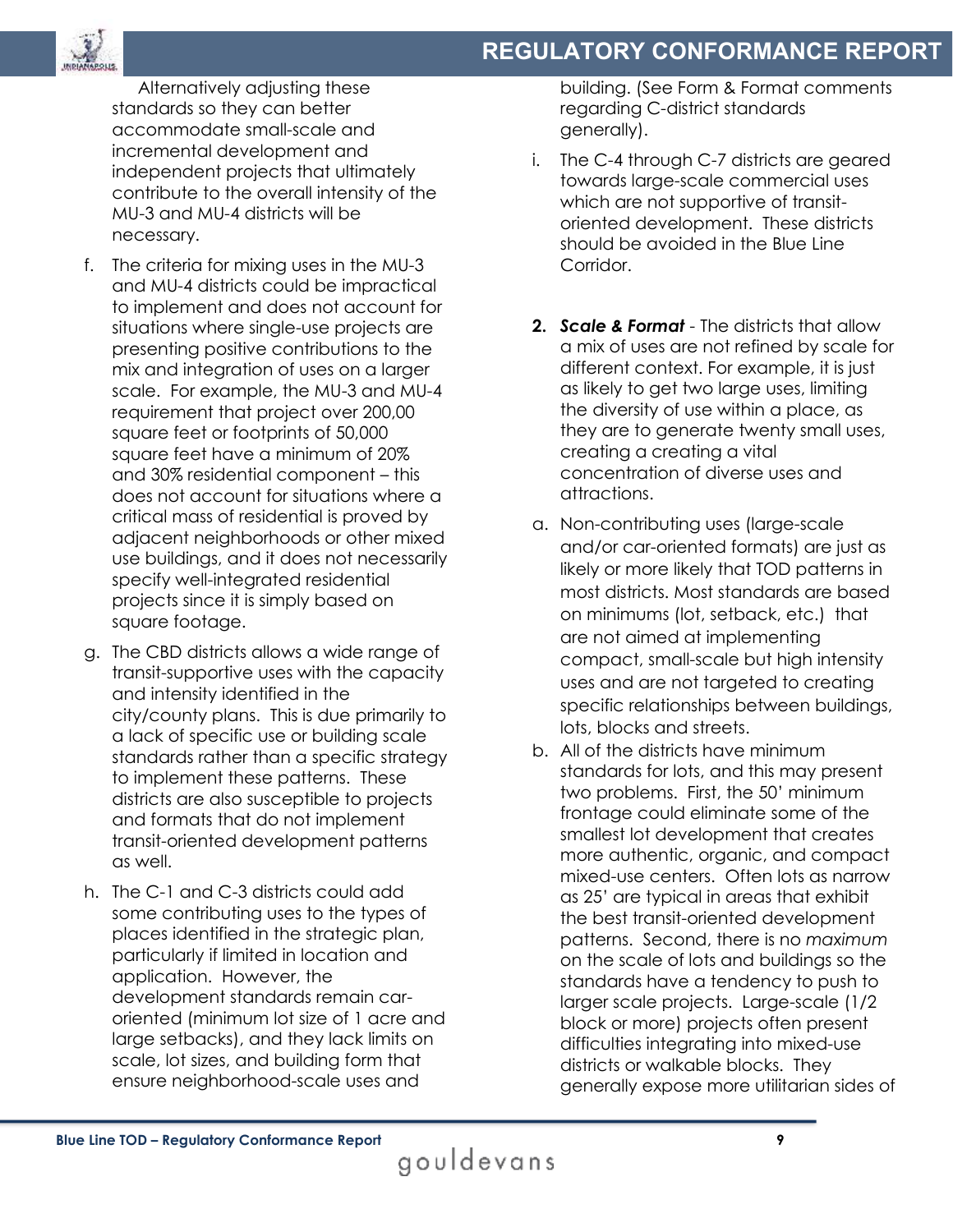

buildings (which are necessary in very large-scale buildings) on important street fronts, rather than internalizing them to side or rear lot lines as occur with smaller-scale and more finegrained development.

- c. Many of the scale and format standards (required front building line, parking setback, entrances, and transparency) repeat the same standards in each district. Where there are differences, they tend to be subtle and somewhat superficial (i.e. slight adjustment in transparency, or 5' difference in parking setback) rather than an intentional effort to adjust the scale and format of buildings. Further, these distinctions may be better made on a building type, frontage type, or street type basis, rather than on a district-wide basis.
- d. The MU-1 district is susceptible to large towers on large lots, and since there is no maximum lot size or height projects can quickly get out of scale with compact walkable patterns.
- e. MU-2 seems to best promote small-scale mixed-use development, but it still lacks some scale and format standards. The height may be too restrictive based on staff's experience and observations and based on case studies of appropriate building types.
- f. The MU-3 and MU-4 standards tend to push higher intensity projects into larger and larger formats (i.e. ½ or full block buildings), particularly when compounded with other open space or building form standards.
- g. All of the C- districts prioritize large-scale automobile patterns with large minimum lot sizes and building setbacks, with no scale or format limits.
- h. The Use Table begins to break some uses down by intensity. However, these distinctions are still very broad (i.e. retail

light less than 15K s.f. and retail heavy 15K or more). These standards may need to be more refined to the various context and places identified in the strategic plans.

i. Other "scale" distinguishers for uses are scattered in various sections of the code or are generically applied regardless of use (i.e. ; 10% or 5K limit for accessory commercial in the MU-1 districts; 8K limit in the MU-2 district generally; 50K limit on grocery stores in MU and CBD districts). These standards can get lost and create interpretation issues when they are not part of a targeted and comprehensive approach to different scales of uses. Also, when applied on a district-wide scale to all uses, they can be at once too lenient and too strict. For example, the MU-2 district would be more appropriate with a rich mix of retail and service uses in the 1K to 3K range, while an anchor tenant or small grocery store in the 8K to 20K s.f. range may also be a great contribution to the district. A comprehensive approach scale of uses in the use table could be more effectively integrate all categories of uses with the different place types, development patterns and zoning districts necessary to support transitoriented development.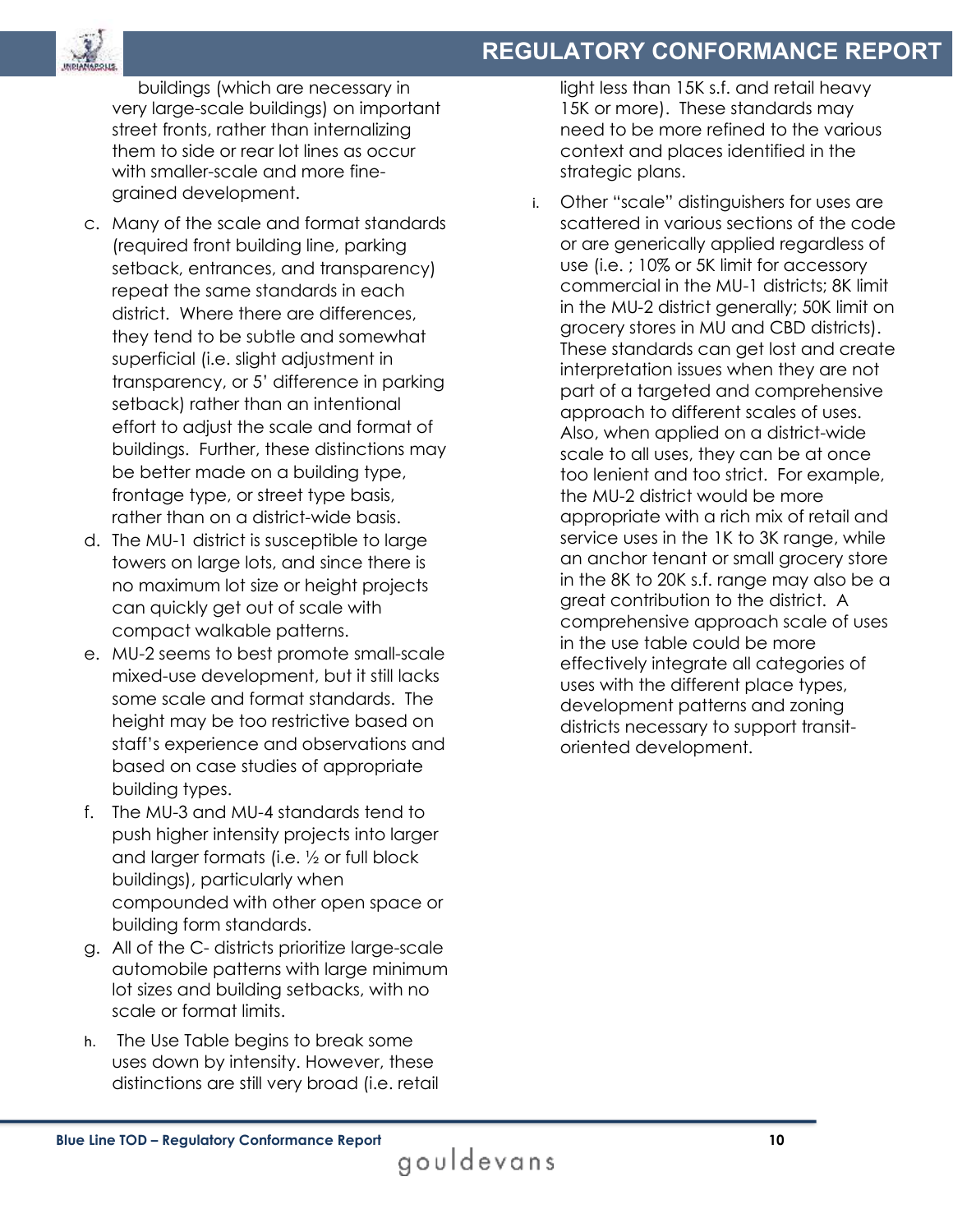

The regulations were analyzed for the

c. The secondary dwelling unit option can

## **HOUSING DIVERSITY**

following housing diversity principles supportive of transit-

oriented development – Types, Form & Format, and Neighborhood Design.

### *What the Regulations Say*

- **1. Types (Capacity)...** The D-5, D-5II and D-8 zoning districts are most appropriate for providing housing capacity identified in the adopted plans, and the D-9 and D-10 districts have the potential for providing targeted density.
	- a. The D-A, D-S and D-1 through D-4 districts are low-density and generally not supportive of transit-oriented development patterns. They should not be used in the Blue Line area except in limited application when adding larger lot options within a broader mix of housing and neighborhoods that still achieve the targeted densities.
	- b. The D-6, D-6II and D-7 districts accommodate some density, near the ranges identified in the strategic plans (6-9, 9-12, and 12-15 units/acre respectively). But the development standards (high minimum frontage, low FAR and low LSR) are likely to yield larger scale or suburban format projects, not supportive of transitoriented development. However, to the extent these districts are not widely used or mapped, they would make good candidates to repurpose to districts with more specific building type standards that will yield those densities in a compact, walkable neighborhood development pattern.

help add some neighborhood-scale diversity. However limiting factors that should be reconsidered are: the district lot and open space standards may be impractical for detached buildings in compact neighborhoods; the requirement that accessory dwelling units be in detached structures in the Compact Context areas; the requirement of an owner/occupant; the requirement for an off-street parking space; and the requirement that the entrance is visible from the right-of-way. All of these requirements will limit the applicability of secondary dwelling units in compact, walkable neighborhoods.

- d. Additional housing options are accommodated by all of the MU districts allowing housing options. However, these opportunities may be limited by impediments identified in the mixed use analysis above. Further, if some of the housing formats and residential districts shift to "building type" standards, many of these types may be appropriate in the MU districts as purely residential projects integrated with a broader mix of uses.
- **2. Form and Format**. The residential development standards are based on district-wide standards for lot size, setbacks and density, and are not tailored to any particular building type. While each district standards may tend to be supportive of a particular housing format, no zoning district anticipates a mix of different housing types and it is difficult to implement walkable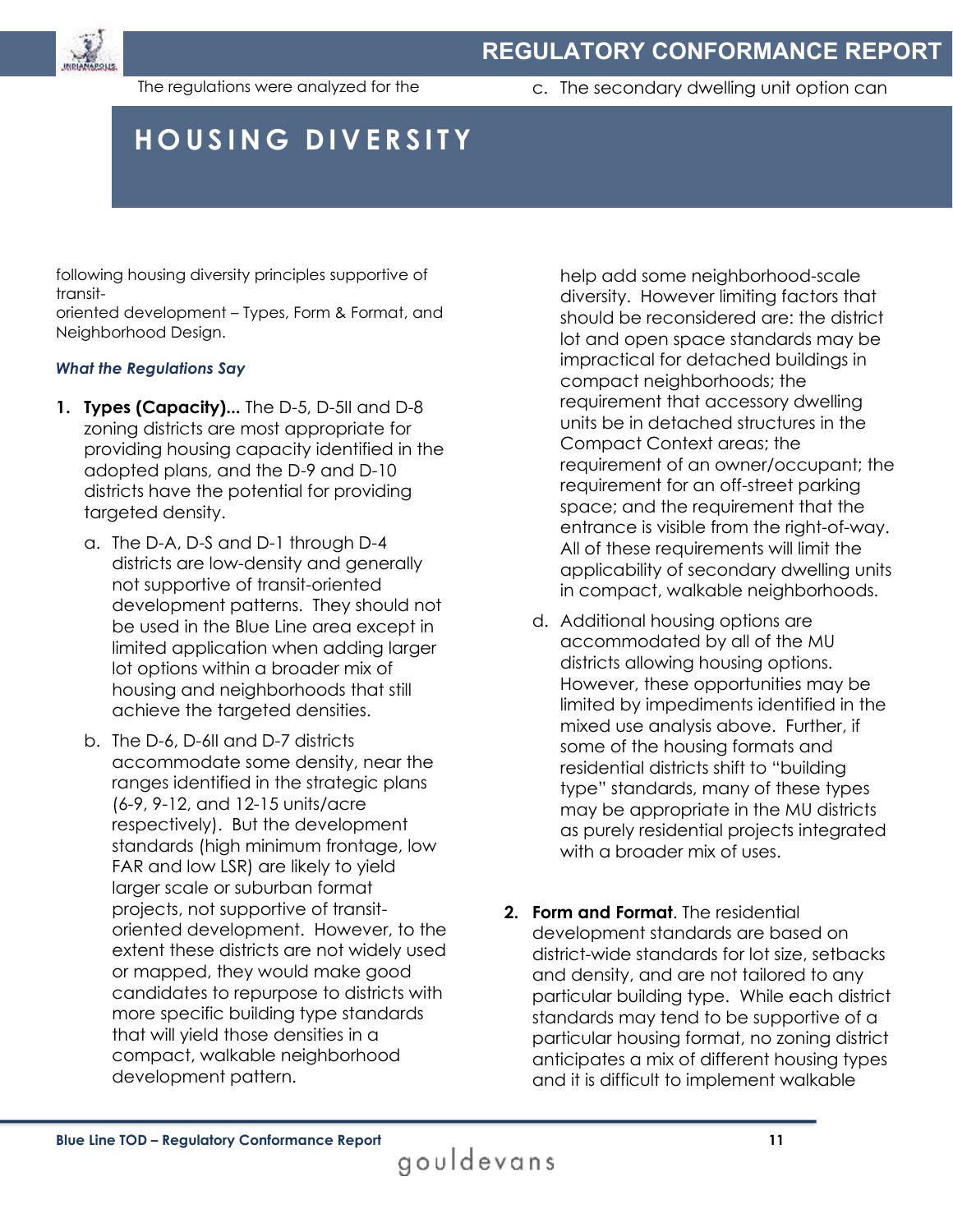

neighborhood patterns under any one district.

- a. All residential districts (D-) use density as its primary metric (minimum lot size and/or dwelling units/acre). Density is an abstract concept that does not account for form, scale, or any relationship between the building and lot or building and streetscape. The density references – where made – should be more specific as to how they are applied. For example, the D-8 district suggests density in the range of "5 to 26 units per gross acre." This falls within the target range for the primary and secondary areas of the Blue Line Strategic Plans. If it is applied on a neighborhood scale, this is effective guidance. However, if it suggests that a project outside of this range is not appropriate in the D-8 district, it is problematic. For example, a 3- or 4 story apartment building on a 5,000 square foot lot integrates well into most urban or walkable neighborhoods yet can have a project density of 50 to 80 units per acre.
- b. Each district has diagrams and images that imply housing types, but the standards are not necessarily determinant of that outcome, and some of the images appear to conflict with some standards.
- c. The lot-based standards for duplexes (D-5II) simply increase the lot and dimension standards to account for an additional unit, rather than considering an appropriately scaled and designed building divided into multiple units. Suburban-scaled "twin houses" rather than a neighborhood-scaled house divided into two units is the likely result.
- d. The D-8 district seems to be the most permissive to a mix of different building types, and the most supportive of compact, walkable and transit-served areas. However, the open space

standards – including lot percentages, floor area ratio, and livability space ratio for multi-family building types could undermine the most appropriate building types. This is compounded with the lack of specific building type standards and no maximum lot sizes. Therefore the denser the project becomes the larger the likely building and lot scale is, making it difficult to integrate these projects into walkable neighborhoods.

- e. The D-9 and D-10 districts each present a similar opportunity to integrate targeted density in and around mixeduse centers. However, this district also does not have specific building type standards to limit projects from becoming out of scale with walkable neighborhood patterns. The floor area ratio is also working at cross-purposes – it is set low to undermine urban building formats, but it also increases with the building height to undermine the limits the overall capacity on a particular lot.
- f. The open space standards overlap, and it is not clear how multiple standards may apply (lot open space, required open space per units, floor area ratio, and livability space ratio.) Further, some of these could compete against desired building forms and density. (See Civic & Open Spaces comments).
- **3. Neighborhood Design**. The residential districts lack any standards that define the relationship of buildings to the streetscape, or that ensure that a compatible range of many different building types can mix in a compact, walkable neighborhood pattern.
- a. Although entry features are mentioned in many districts, there is a lack of coordinated and explicit design on lot frontages for different residential formats (driveways, garages, landscape, social space and types of entry features that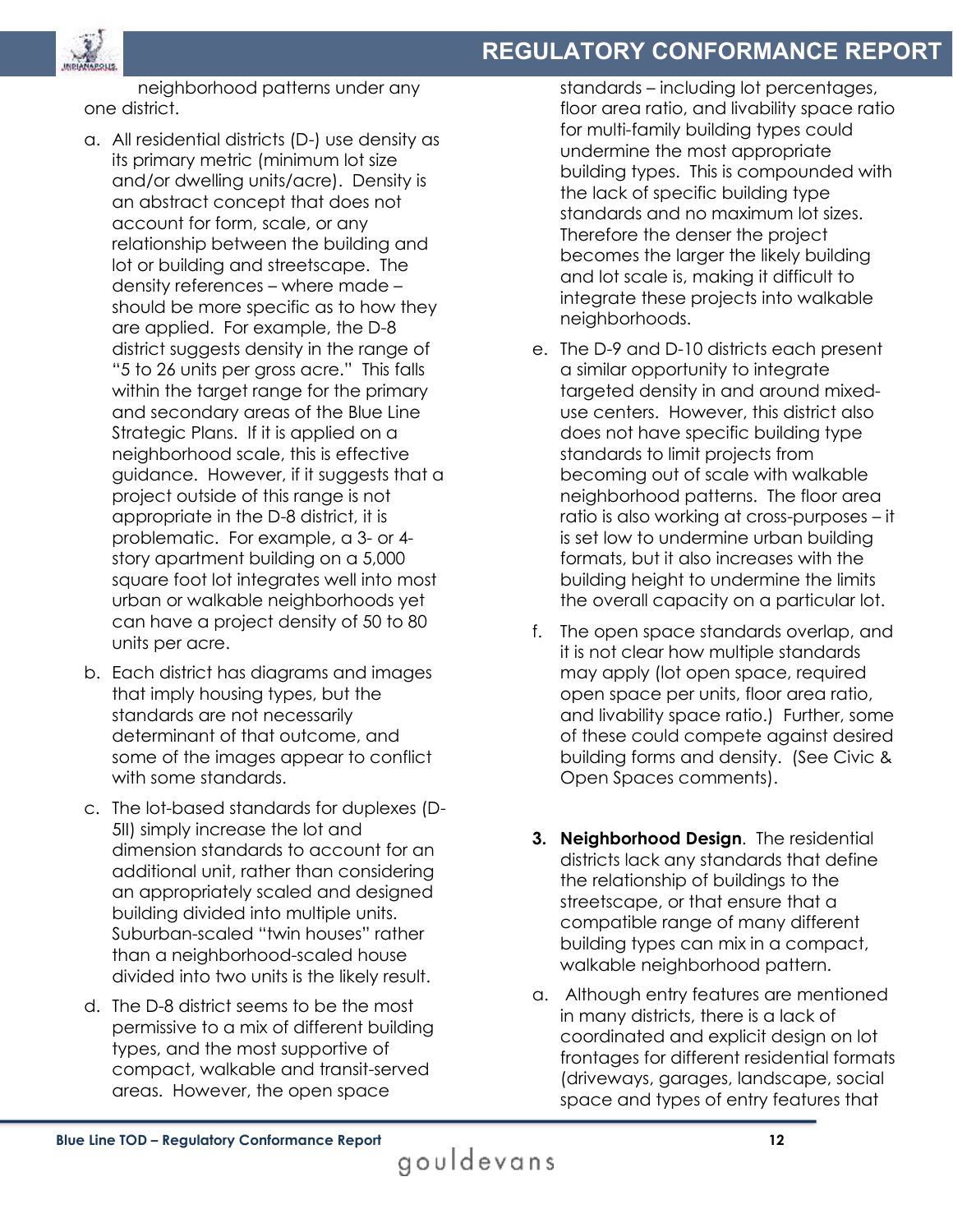

add interest, diversity and eyes on the street.)

- b. Density controls, bulk standards (setbacks and FAR), and open space are the only tools attempt compatibility. These standards miss the important contributions made by standards addressing scale, form and frontages (i.e. wide diversity within a narrow range of patterns) can make to neighborhood character, thereby allowing a wider range of building types and density to mix compatibly.
- c. There are some design standards located in use-specific standards. However, many can have unintended consequences when dis-jointed from the district or building types. For example, 743-302.E requires off-sets in the facade of attached houses every 2- 3 units. While the design objective of this standard is good – differentiate units and break down facades into human scale components – this is a suburban design solution and not very characteristic of some of the best examples of urban row houses which use other design techniques to achieve the same objective.